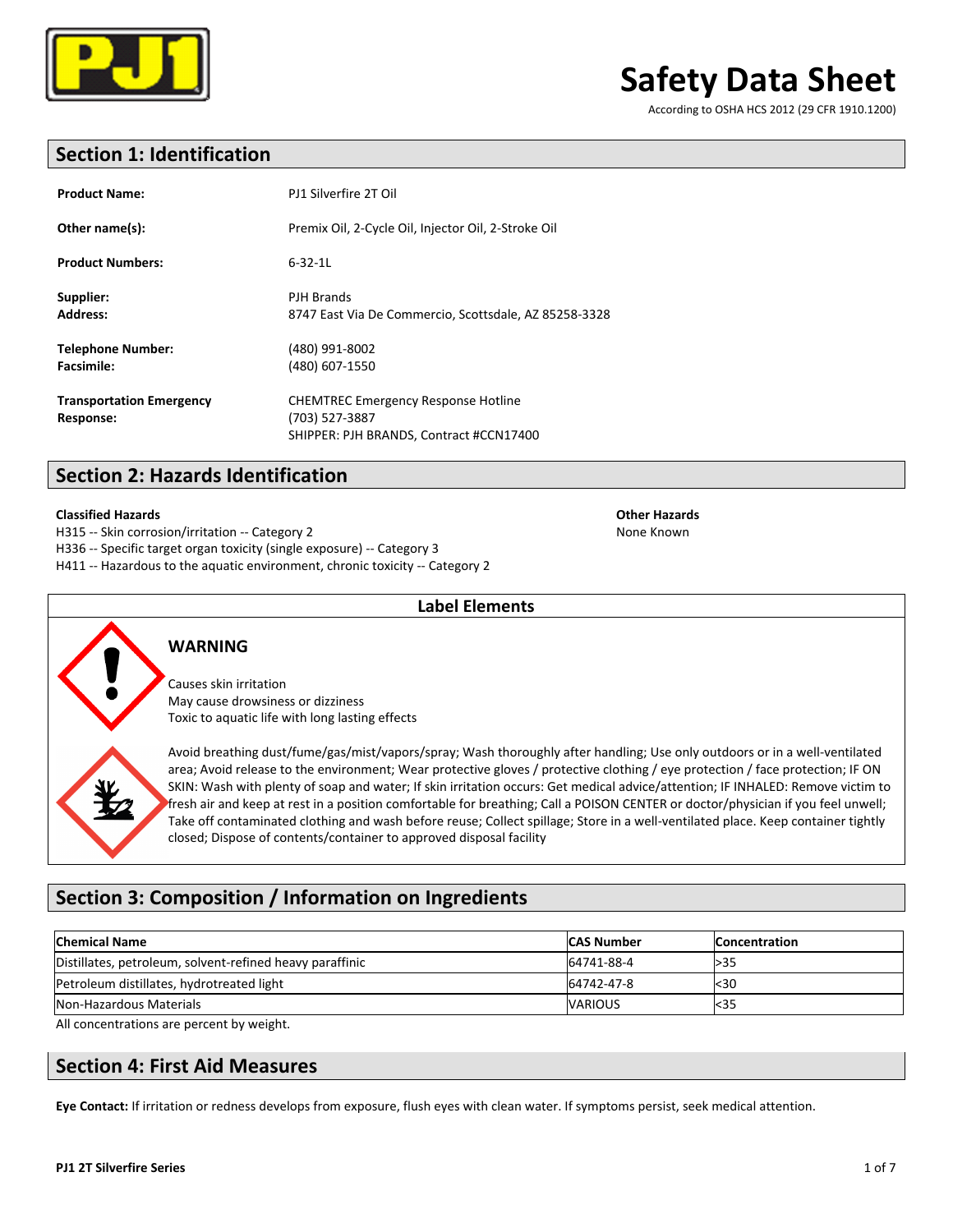

According to OSHA HCS 2012 (29 CFR 1910.1200)

**Skin Contact**: Remove contaminated shoes and clothing, and flush affected area(s) with large amounts of water. If skin surface is damaged, apply a clean dressing and seek medical attention. If skin surface is not damaged, cleanse affected area(s) thoroughly by washing with mild soap and water or a waterless hand cleaner. If irritation or redness develops, seek medical attention. Wash contaminated clothing before reuse.

**Inhalation (Breathing):** First aid is not normally required. If breathing difficulties develop, move victim away from source of exposure and into fresh air in a position comfortable for breathing. Seek immediate medical attention.

**Ingestion (Swallowing):** First aid is not normally required; however, if swallowed and symptoms develop, seek medical attention.

Most important symptoms and effects, both acute and delayed: While significant vapor concentrations are not likely, high concentrations can cause minor respiratory irritation, headache, drowsiness, dizziness, loss of coordination, disorientation and fatigue. Ingestion can cause irritation of the digestive tract, nausea, diarrhea, and vomiting. Dry skin and possible irritation with repeated or prolonged exposure.

Notes to Physician: Acute aspirations of large amounts of oil-laden material may produce a serious aspiration pneumonia. Patients who aspirate these oils should be followed for the development of long-term sequelae. Inhalation exposure to oil mists below current workplace exposure limits is unlikely to cause pulmonary abnormalities.

## **Section 5: Fire-Fighting Measures**

### **NFPA 704 Hazard Class**

**Health: 1 Flammability: 1 Instability: 0 Discussed Alternative Controllering Controllering Controllering Controllering Controllering Controllering Controllering Controllering Controllering Controllering Controllering Co** 



Extinguishing Media: Dry chemical, carbon dioxide, foam, or water spray is recommended. Water or foam may cause frothing of materials heated above 212°F / 100°C. Carbon dioxide can displace oxygen. Use caution when applying carbon dioxide in confined spaces. Simultaneous use of foam and water on the same surface is to be avoided as water destroys the foam.

### Specific hazards arising from the chemical

Unusual Fire & Explosion Hazards: This material may burn, but will not ignite readily. If container is not properly cooled, it can rupture in the heat of a fire.

Hazardous Combustion Products: Combustion may yield smoke, carbon monoxide, and other products of incomplete combustion. Oxides of sulfur, nitrogen or phosphorus may also be formed.

Special protective actions for firefighters: For fires beyond the initial stage, emergency responders in the immediate hazard area should wear protective clothing. When the potential chemical hazard is unknown, in enclosed or confined spaces, a self contained breathing apparatus should be worn. In addition, wear other appropriate protective equipment as conditions warrant (see Section 8).

Isolate immediate hazard area and keep unauthorized personnel out. Stop spill/release if it can be done safely. Move undamaged containers from immediate hazard area if it can be done safely. Water spray may be useful in minimizing or dispersing vapors and to protect personnel. Cool equipment exposed to fire with water, if it can be done safely.

### See Section 9 for Flammable Properties including Flash Point and Flammable (Explosive) Limits

### **Section 6: Accidental Release Measures**

Personal precautions, protective equipment and emergency procedures: This material may burn, but will not ignite readily. Stay upwind and away from spill/release. Avoid direct contact with material. For large spillages, notify persons down wind of the spill/release, isolate immediate hazard area and keep unauthorized personnel out. Wear appropriate protective equipment, including respiratory protection, as conditions warrant (see Section 8). See Sections 2 and 7 for additional information on hazards and precautionary measures.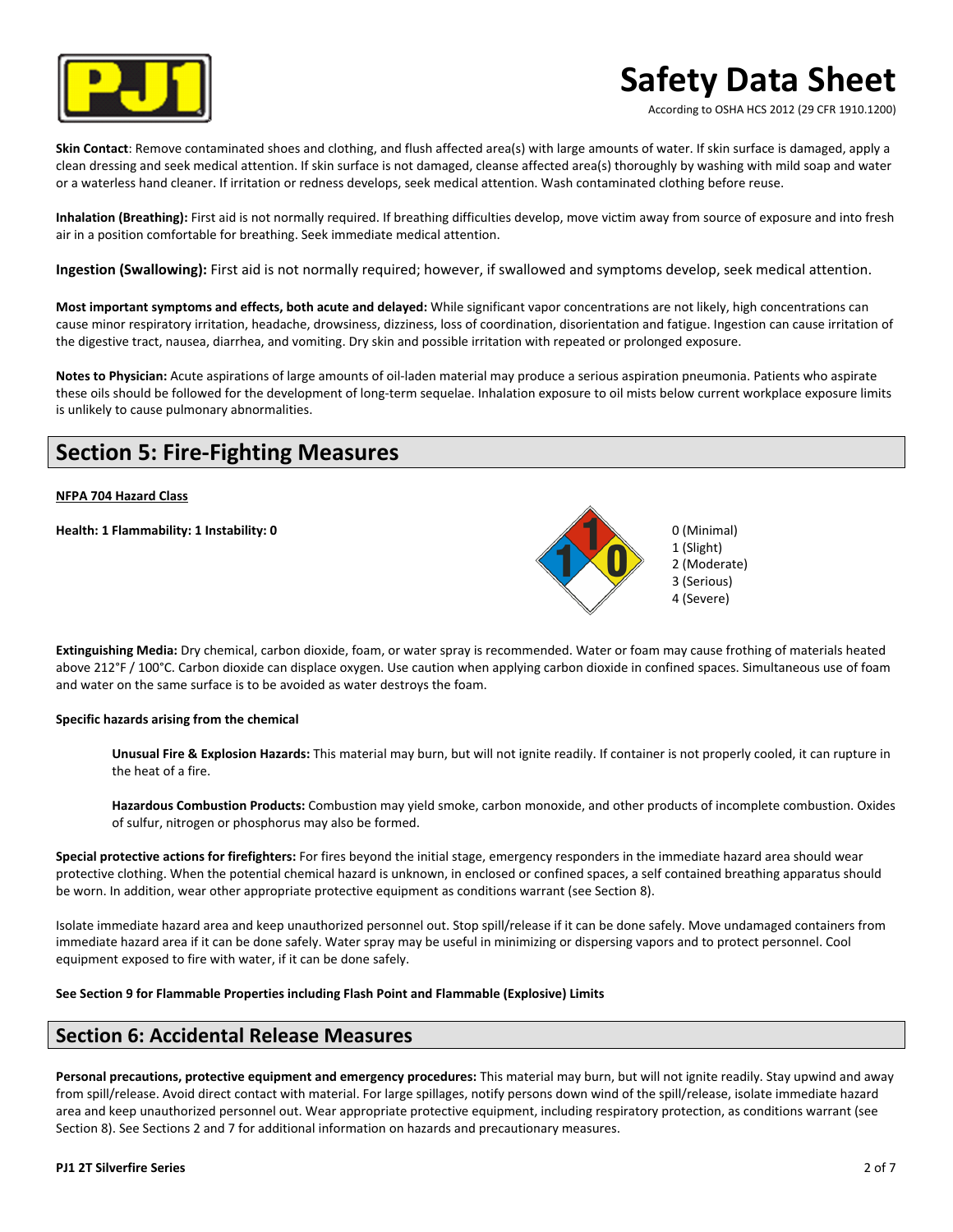

According to OSHA HCS 2012 (29 CFR 1910.1200)

**Environmental Precautions:** Stop spill/release if it can be done safely. Prevent spilled material from entering sewers, storm drains, other unauthorized drainage systems, and natural waterways. Use water sparingly to minimize environmental contamination and reduce disposal requirements. If spill occurs on water notify appropriate authorities and advise shipping of any hazard. Spills into or upon navigable waters, the contiguous zone, or adjoining shorelines that cause a sheen or discoloration on the surface of the water, may require notification of the National Response Center (phone number 800-424-8802).

**Methods and material for containment and cleaning up**: Notify relevant authorities in accordance with all applicable regulations. Immediate cleanup of any spill is recommended. Dike far ahead of spill for later recovery or disposal. Absorb spill with inert material such as sand or vermiculite, and place in suitable container for disposal. If spilled on water remove with appropriate methods (e.g. skimming, booms or absorbents). In case of soil contamination, remove contaminated soil for remediation or disposal, in accordance with local regulations.

Recommended measures are based on the most likely spillage scenarios for this material; however local conditions and regulations may influence or limit the choice of appropriate actions to be taken. See Section 13 for information on appropriate disposal.

### **Section 7: Handling and Storage**

Precautions for safe handling: Keep away from flames and hot surfaces. Wash thoroughly after handling. Wear protective gloves/clothing and eye/face protection. Use good personal hygiene practices and wear appropriate personal protective equipment (see section 8). Spills will produce very slippery surfaces. Used motor oils have been shown to cause skin cancer in mice after repeated application to the skin without washing. Brief or intermittent skin contact with used motor oil is not expected to cause harm if the oil is thoroughly removed by washing with soap and water. Do not enter confined spaces such as tanks or pits without following proper entry procedures such as ASTM D-4276 and 29CFR 1910.146. Do not wear contaminated clothing or shoes.

**Conditions for safe storage:** Keep container(s) tightly closed and properly labeled. Use and store this material in cool, dry, well-ventilated area away from heat and all sources of ignition. Store only in approved containers. Keep away from any incompatible material (see Section 10). Protect container(s) against physical damage.

"Empty" containers retain residue and may be dangerous. Do not pressurize, cut, weld, braze, solder, drill, grind, or expose such containers to heat, flame, sparks, or other sources of ignition. They may explode and cause injury or death. "Empty" drums should be completely drained, properly bunged, and promptly shipped to the supplier or a drum reconditioner. All containers should be disposed of in an environmentally safe manner and in accordance with governmental regulations.

## **Section 8: Exposure Controls / Personal Protection**

| <b>Chemical Name</b>                                        | <b>ACGIH</b>                                                 | <b>OSHA</b>                                | Other                        |
|-------------------------------------------------------------|--------------------------------------------------------------|--------------------------------------------|------------------------------|
| Distillates, petroleum, solvent-refined heavy<br>paraffinic | TWA: $5mg/m3$<br>STEL: 10 mg/m3<br>as Oil Mist, if Generated | TWA: $5mg/m3$<br>as Oil Mist, if Generated | $- - -$                      |
| Petroleum distillates, hydrotreated light                   | TWA: 200 mg/m3<br>Skin based on Kerosene 8008-20-6           | $- - -$                                    | Based on Stoddard<br>Solvent |

Note: State, local or other agencies or advisory groups may have established more stringent limits. Consult an industrial hygienist or similar professional, or your local agencies, for further information.

**Engineering controls:** If current ventilation practices are not adequate to maintain airborne concentrations below the established exposure limits, additional engineering controls may be required.

Eye/Face Protection: The use of eye protection that meets or exceeds ANSI Z.87.1 is recommended to protect against potential eye contact, irritation, or injury. Depending on conditions of use, a face shield may be necessary.

**Skin/Hand Protection:** The use of gloves impervious to the specific material handled is advised to prevent skin contact. Users should check with manufacturers to confirm the breakthrough performance of their products. Depending on exposure and use conditions, additional protection may be necessary to prevent skin contact including use of items such as chemical resistant boots, aprons, arm covers, hoods, coveralls, or encapsulated suits. Suggested protective materials: Nitrile

Respiratory Protection: Where there is potential for airborne exposure above the exposure limit a NIOSH certified air purifying respirator equipped with organic vapor cartridges/canisters with R or P95 filters may be used.

### **PJ1 2T Silverfire Series** 3 of 7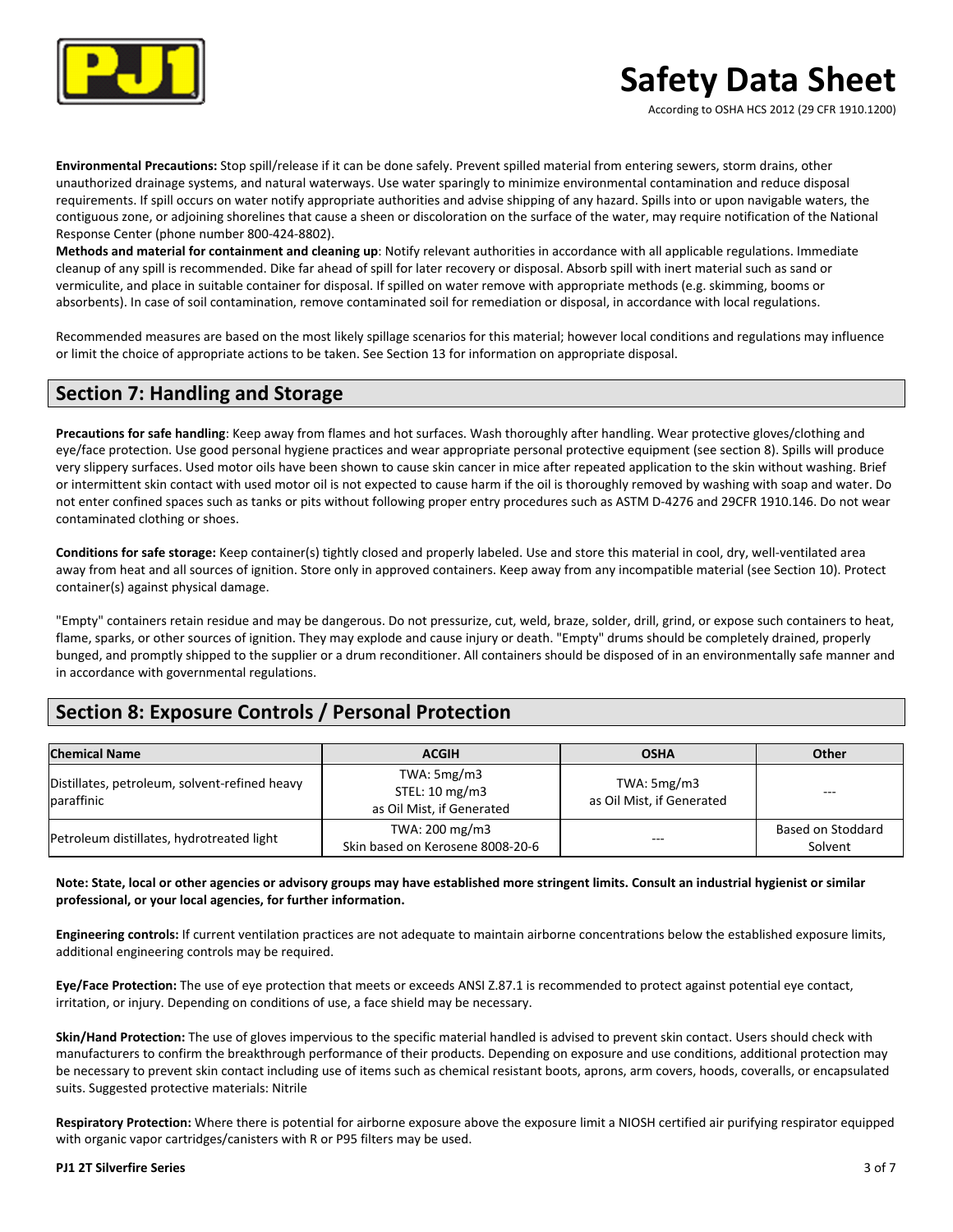

According to OSHA HCS 2012 (29 CFR 1910.1200)

A respiratory protection program that meets or is equivalent to OSHA 29 CFR 1910.134 and ANSI Z88.2 should be followed whenever workplace conditions warrant a respirator's use. Air purifying respirators provide limited protection and cannot be used in atmospheres that exceed the maximum use concentration (as directed by regulation or the manufacturer's instructions), in oxygen deficient (less than 19.5 percent oxygen) situations, or under conditions that are immediately dangerous to life and health (IDLH).

Other Protective Equipment: Eye wash and quick-drench shower facilities should be available in the work area. Thoroughly clean shoes and wash contaminated clothing before reuse.

Suggestions provided in this section for exposure control and specific types of protective equipment are based on readily available information. Users should consult with the specific manufacturer to confirm the performance of their protective equipment. Specific situations may require consultation with industrial hygiene, safety, or engineering professionals.

## **Section 9: Physical and Chemical Properties**

Note: Unless otherwise stated, values are determined at 20°C (68°F) and 760 mm Hg (1 atm). Data represent typical values and are not intended to be specifications.

**Appearance: BLUE or GREEN Physical Form: Liquid Odor:** Petroleum with mild solvent odor **Odor Threshold:** No data **pH:** Not applicable **Vapor Density (air=1):** >1 **Upper Explosive Limits (vol % in air):** No data Lower Explosive Limits (vol % in air): No data **Evaporation Rate (nBuAc=1):** <1 **Particle Size:** N/A

**Percent Volatile:** Negligible **Flammability (solid, gas):** Not applicable **Flash Point:** Minimum 203 °F / 95 °C – Closed Cup **Initial Boiling Point/Range:** No data **Vapor Pressure:** <1 mm Hg Partition Coefficient (n-octanol/water) (Kow): No data **Melting/Freezing Point:** No data **Auto-ignition Temperature:** No data **Decomposition Temperature:** No data **Specific Gravity (water=1):** 0.87 - 0.88 @ 60oF (15.6oC) **Bulk Density:** 7.24 - 7.33 lbs/gal **Solubility in Water: Negligible** 

### **Section 10: Stability and Reactivity**

**Reactivity:** Not chemically reactive.

**Chemical stability:** Stable under normal ambient and anticipated conditions of use.

Possibility of hazardous reactions: Hazardous reactions not anticipated.

**Conditions to avoid:** Extended exposure to high temperatures can cause decomposition. Avoid all possible sources of ignition.

**Incompatible materials:** Avoid contact with strong oxidizing agents and strong reducing agents.

Hazardous decomposition products: Not anticipated under normal conditions of use. During use in engines, contamination of oil with low levels of hazardous fuel combustion by-products may occur. Repeated and prolonged skin contact can cause drying and cracking.

### **Section 11: Toxicological Information**

**Information on Toxicological Effects of Substance/Mixture** 

#### **Substance / Mixture**

| <b>Acute Toxicity</b> | <b>Hazard</b>          | <b>Additional Information</b> | LC50/LD50 Data              |
|-----------------------|------------------------|-------------------------------|-----------------------------|
| <b>Inhalation</b>     | Unlikely to be harmful |                               | $>5$ mg/L (mist, estimated) |
|                       |                        |                               |                             |
| Dermal                | Unlikely to be harmful |                               | $>$ 2 g/kg (estimated)      |
|                       |                        |                               |                             |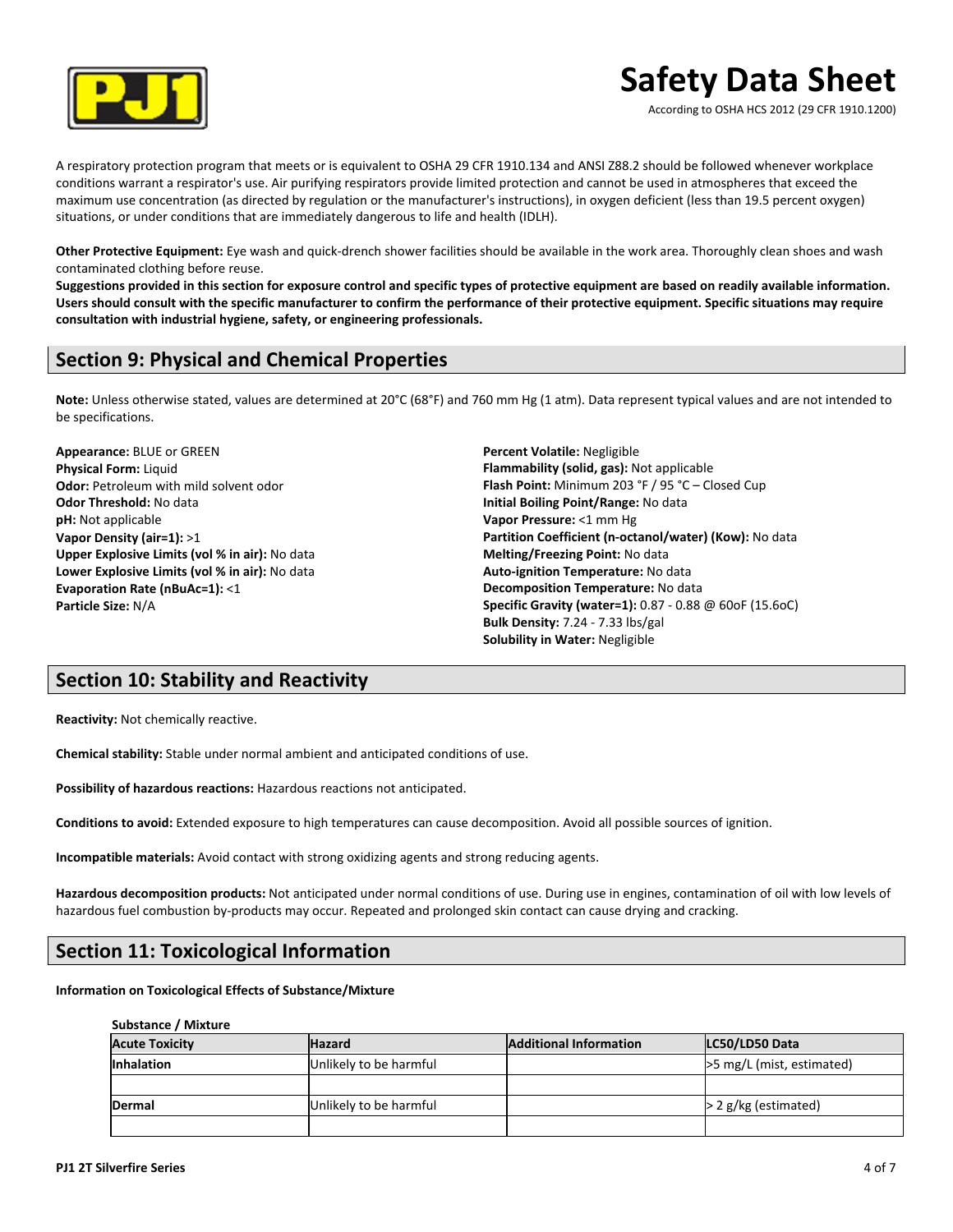

According to OSHA HCS 2012 (29 CFR 1910.1200)

| <b>Oral</b>                                                            | .<br>Unlikely to be harmful |  | g/kg (estimated) |
|------------------------------------------------------------------------|-----------------------------|--|------------------|
| . has been the search. Met a we seeke had be a was seated to a home of |                             |  |                  |

**Aspiration Hazard:** Not expected to be an aspiration hazard.

**Skin Corrosion/Irritation:** Causes skin irritation. Repeated exposure may cause skin dryness or cracking.

**Serious Eye Damage/Irritation:** Causes mild eye irritation.

**Skin Sensitization:** No information available on the mixture, however none of the components have been classified for skin sensitization (or are below the concentration threshold for classification).

**Respiratory Sensitization:** No information available.

**Specific Target Organ Toxicity (Single Exposure):** May cause drowsiness and dizziness. Based on component information

**Specific Target Organ Toxicity (Repeated Exposure):** No information available on the mixture, however none of the components have been classified for target organ toxicity (or are below the concentration threshold for classification).

Carcinogenicity: No information available on the mixture, however none of the components have been classified for carcinogenicity (or are below the concentration threshold for classification).

Germ Cell Mutagenicity: No information available on the mixture, however none of the components have been classified for germ cell mutagenicity (or are below the concentration threshold for classification).

Reproductive Toxicity: No information available on the mixture, however none of the components have been classified for reproductive toxicity (or are below the concentration threshold for classification).

### **Information on Toxicological Effects of Components**

#### **Distillates, petroleum, solvent-refined heavy paraffinic**

Carcinogenicity: This oil has been highly refined by a variety of processes to reduce aromatics and improve performance characteristics. It meets the IP-346 criteria of less than 3 percent PAH's and is not considered a carcinogen by the International Agency for Research on Cancer.

#### **Petroleum distillates, hydrotreated light**

Carcinogenicity: Petroleum middle distillates have been shown to cause skin tumors in mice following repeated and prolonged skin contact. Follow-up studies have shown that these tumors are produced through a non-genotoxic mechanism associated with frequent cell damage and repair, and that they are not likely to cause tumors in the absence of prolonged skin irritation.

### **Section 12: Ecological Information**



**GHS Classification:** H411 -- Hazardous to the aquatic environment, chronic toxicity - Category 2 Toxic to aquatic life with long lasting effects.

**Toxicity:** Toxic to aquatic organisms, may cause long-term adverse effects in the aquatic environment

Persistence and Degradability: The hydrocarbons in this material are not readily biodegradable, but since they can be degraded by microorganisms, they are regarded as inherently biodegradable.

**Bioaccumulative Potential:** Log Kow values measured for the hydrocarbon components of this material are greater than 5.3, and therefore regarded as having the potential to bioaccumulate. In practice, metabolic processes may reduce bioconcentration.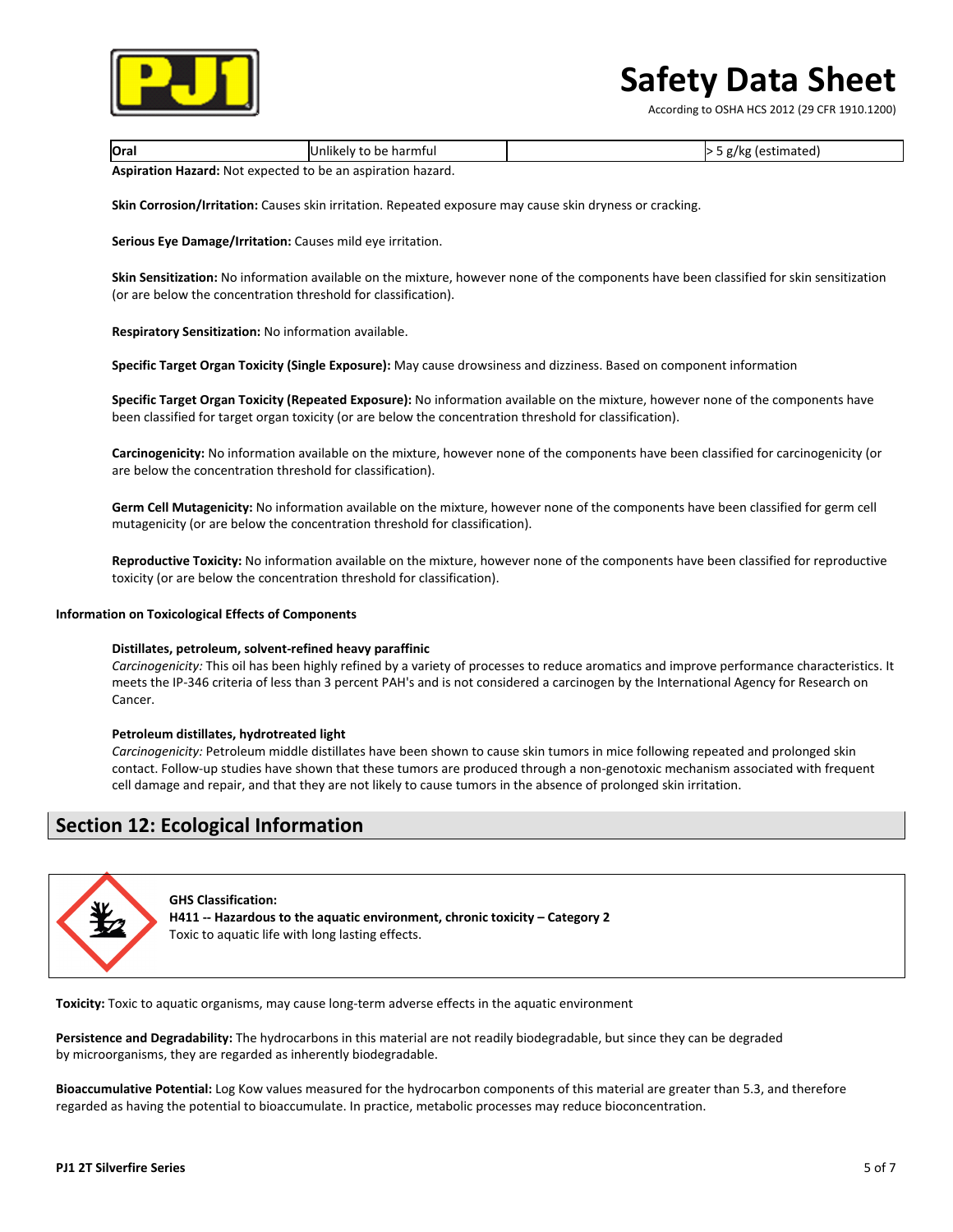

According to OSHA HCS 2012 (29 CFR 1910.1200)

Mobility in Soil: Volatilization to air is not expected to be a significant fate process due to the low vapor pressure of this material. In water, base oils will float and spread over the surface at a rate dependent upon viscosity. There will be significant removal of hydrocarbons from the water by sediment adsorption. In soil and sediment, hydrocarbon components will show low mobility with adsorption to sediments being the predominant physical process. The main fate process is expected to be slow biodegradation of the hydrocarbon constituents in soil and sediment.

**Other adverse effects: None anticipated.** 

## **Section 13: Disposal Considerations**

The generator of a waste is always responsible for making proper hazardous waste determinations and needs to consider state and local requirements in addition to federal regulations. This material, if discarded as produced, would not be a federally regulated RCRA "listed" hazardous waste and is not believed to exhibit characteristics of hazardous waste. See Sections 7 and 8 for information on handling, storage and personal protection and Section 9 for physical/chemical properties. It is possible that the material as produced contains constituents which are not required to be listed in the SDS but could affect the hazardous waste determination. Additionally, use which results in chemical or physical change of this material could subject it to regulation as a hazardous waste.This material under most intended uses would become "Used Oil" due to contamination by physical or chemical impurities. Whenever possible, Recycle used oil in accordance with applicable federal and state or local regulations. Container contents should be completely used and containers should be emptied prior to discard.

## **Section 14: Transport Information**

### **U.S. Department of Transportation (DOT)**

| <b>Shipping Description:</b>                  | Aquatic toxicity studies indicate this material may be classified as a Marine Pollutant under IMDG<br>Code. It is not currently regulated as a marine pollutant by the USDOT. If there is not a Shipping Description<br>or other DOT marking, labeling, placarding and packaging references shown in this section, it is not<br>regulated as a hazardous material by the USDOT. |
|-----------------------------------------------|---------------------------------------------------------------------------------------------------------------------------------------------------------------------------------------------------------------------------------------------------------------------------------------------------------------------------------------------------------------------------------|
|                                               | Non-Bulk shipments by land are not regulated.                                                                                                                                                                                                                                                                                                                                   |
| Note:                                         | If shipped by land in a packaging having a capacity of 3,500 gallons or more, the<br>provisions of 49 CFR, Part 130 apply. (Contains oil)                                                                                                                                                                                                                                       |
| International Maritime Dangerous Goods (IMDG) |                                                                                                                                                                                                                                                                                                                                                                                 |
| <b>Shipping Description:</b>                  | UN3082, Environmentally hazardous substance, liquid, n.o.s., (Petroleum distillates),<br>9, III, Marine Pollutant                                                                                                                                                                                                                                                               |
| <b>Non-Bulk Package Marking:</b>              | UN3082, Environmentally hazardous substance, liquid, n.o.s., (Petroleum distillates), [Marine<br>Pollutant Mark]                                                                                                                                                                                                                                                                |
| Labels:                                       | Class 9                                                                                                                                                                                                                                                                                                                                                                         |
| Placards/Marking (Bulk):                      | Class 9 / 3082                                                                                                                                                                                                                                                                                                                                                                  |
| Packaging - Non-Bulk:                         | P001, LP01                                                                                                                                                                                                                                                                                                                                                                      |
| EMS:                                          | $F-A, S-F$                                                                                                                                                                                                                                                                                                                                                                      |
| Note:                                         | U.S. DOT compliance requirements may apply. See 49 CFR 171.22, 23 & 25. Note: Marine<br>Pollutant Mark not required if container is < 5 L or 5 kg                                                                                                                                                                                                                               |

### Transport in bulk according to Annex II of MARPOL 73/78 and the IBC Code:

Not applicable

**International Civil Aviation Org. / International Air Transport Assoc. (ICAO/IATA)**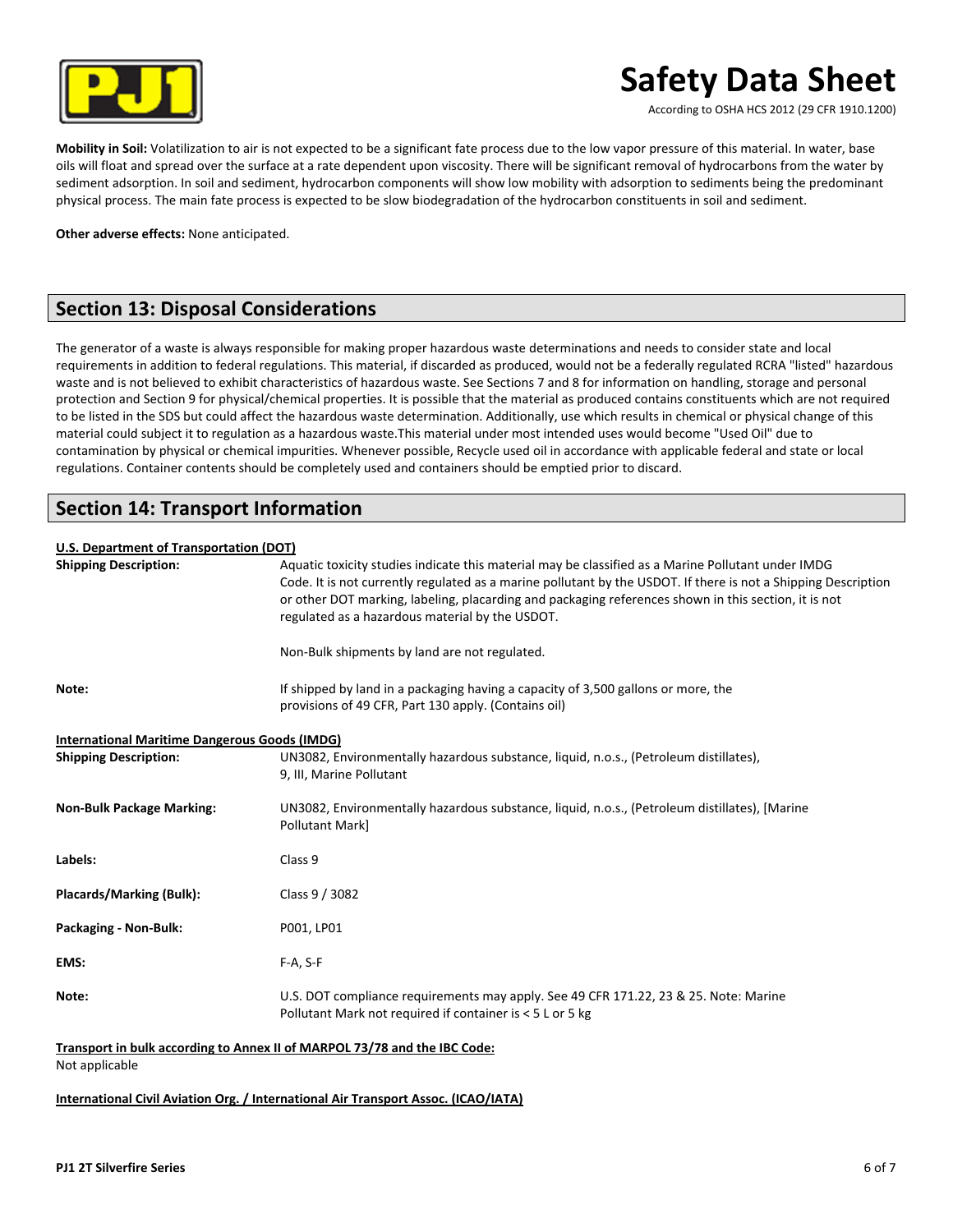

According to OSHA HCS 2012 (29 CFR 1910.1200)

| $UNID$ #:                        | UN3082                                                                                                                                                               |
|----------------------------------|----------------------------------------------------------------------------------------------------------------------------------------------------------------------|
| <b>Proper Shipping Name:</b>     | Environmentally hazardous substance, liquid, n.o.s. (Petroleum distillates)                                                                                          |
| <b>Hazard Class/Division:</b>    | 9                                                                                                                                                                    |
| <b>Packing Group:</b>            | Ш                                                                                                                                                                    |
| <b>Non-Bulk Package Marking:</b> | Environmentally hazardous substance, liquid, n.o.s. (Petroleum distillates), UN3082, [Environmentally<br>Hazardous Substance Mark] (if > 5L container)               |
| Labels:                          | Class <sub>9</sub>                                                                                                                                                   |
| <b>ERG Code:</b>                 | 9L                                                                                                                                                                   |
| Note:                            | U.S. DOT compliance requirements may apply. See 49 CFR 171.22, 23 & 24. Note: Environmentally<br>Hazardous Substance Mark not required if container is < 5 L or 5 kg |

|                                 | LTD. QTY | Passenger Aircraft | Cargo Aircraft Only |
|---------------------------------|----------|--------------------|---------------------|
| <b>Packaging Instruction #:</b> | Y964     | 964                | 964                 |
| Max. Net Qty. Per Package:      | 30 kg    | 450 ւ              | 450 L               |

## **Section 15: Regulatory Information**

### **CERCLA/SARA** - Section 302 Extremely Hazardous Substances and TPQs (in pounds):

This material does not contain any chemicals subject to the reporting requirements of SARA 302 and 40 CFR 372.

### **CERCLA/SARA - Section 311/312 (Title III Hazard Categories)**

| <b>Acute Health Hazard:</b>   | Yes |
|-------------------------------|-----|
| <b>Chronic Health Hazard:</b> | N٥  |
| Fire Hazard:                  | N٥  |
| <b>Pressure Hazard:</b>       | N٥  |
| <b>Reactive Hazard:</b>       | N٥  |

### CERCLA/SARA - Section 313 and 40 CFR 372:

This material does not contain any chemicals subject to the reporting requirements of SARA 313 and 40 CFR 372.

### **EPA (CERCLA) Reportable Quantity (in pounds):**

This material does not contain any chemicals with CERCLA Reportable Quantities.

### **California Proposition 65:**

This material does not contain any chemicals, which are known to the State of California to cause cancer, birth defects or other reproductive harm at concentrations that trigger the warning requirements of California Proposition 65.

### **International Hazard Classification**

### **Canada:**

This product has been classified in accordance with the hazard criteria of the Controlled Products Regulations (CPR) and the SDS contains all the information required by the Regulations.

### **WHMIS Hazard Class:**

D2B - Toxic materials

### **National Chemical Inventories**

All components are either listed on the US TSCA Inventory, or are not regulated under TSCA. All components are either on the DSL, or are exempt from DSL listing requirements.

### **U.S. Export Control Classification Number: EAR99**

### **Section 16: Other Information**